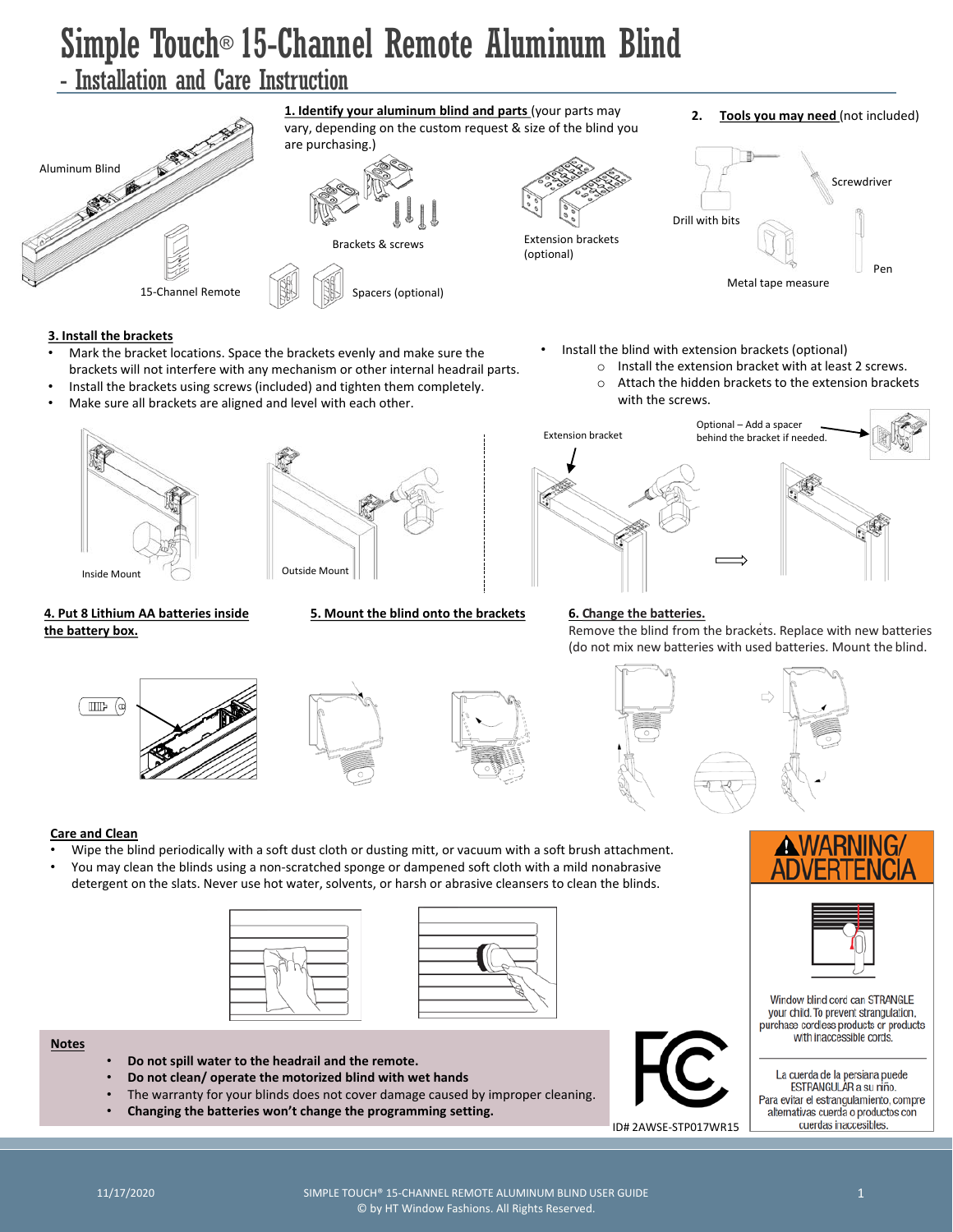## Simple Touch® 15- Channel Remote Aluminum Blind

### - Operation and Programming



This Simple Touch® motorized blind is already connected to the remote and programmed with Upper and Lower Limits. Option to program "My Favorite Position", follow the instruction below. Enjoy your new motorized blind!



## Features and Operation

### **FEATURES**

- This Simple Touch® 15-channel remote works with 1" motorized aluminum blinds.
- Each channel can only control **ONE** motorized blind.
- Channel "**0**" is designed to control multiple blinds. The maximum controlled quantity is 15 blinds.

### **OPERATION**

- Click Left Arrow (  $\leq$  ) and Right Arrow (  $\geq$  ) buttons to switch within channels.
- **Before set up My Favorite Position**
	- Press the **Up** (  $\sim$  ) or **Down** (  $\sim$  ) buttons to control the bottom rail go up or go down.
	- Click the My Favorite/ Stop ( $\leq$ ) buttons to stop the moving of the blind.
- **After set up My Favorite Position** (please refer to the programming instruction below)
	- Press the **My Favorite** ( ) button for 2 ~ 3 seconds and then release the button. The blind will go to My Favorite Position.
	- **Press the Up** ( ) or **Down** ( ) buttons for 1.5 seconds and then release the buttons. The blind will continue going up or going down.
	- Click the **My Favorite/ Stop** ( $\leq$ ) button to stop the moving of the blind.

## Programming Instruction (optional setup)

### **PROGRAMMING FOR MY FAVORITE POSITION**

| <b>Set Up My Favorite</b><br><b>Position</b>                                     | Step 1. Click Right Arrow or Left Arrow buttons to select the channel. If you only have blind, please stay with<br>channel "1". |
|----------------------------------------------------------------------------------|---------------------------------------------------------------------------------------------------------------------------------|
| <b>15.</b><br>$\overline{\phantom{1}}$<br>My Favorite button -<br>$\overline{C}$ | Step 2. Control the bottom rail to the favorite position by pressing Up or Down buttons.                                        |
|                                                                                  | Step 3. Press My Favorite button for 5 seconds or until you hear a short "B". $\bullet$ B                                       |
|                                                                                  | Step 4. Then press My Favorite button again for 3 seconds or until you hear 3 short "B". $\int e^{r}B - -$                      |
|                                                                                  | My Favorite Position set up is done.                                                                                            |

### **ADDING OR DELETING DUPLICATED REMOTE CONTROL**

| <b>Add A Duplicated</b><br><b>Remote Control</b> | Step 1. Click P2 button with pin or paper clip on the back of the existing remote once. Then the blind <b>jogs</b> once. |
|--------------------------------------------------|--------------------------------------------------------------------------------------------------------------------------|
| $P2$ button $-\blacksquare$<br><b>Back view</b>  | Step 2. Click the same P2 button again, and then blind jogs once.                                                        |
|                                                  | Step 3. Click the P2 button on the new remote, and then blind jogs once.                                                 |
|                                                  | Adding a duplicated remote control is done.                                                                              |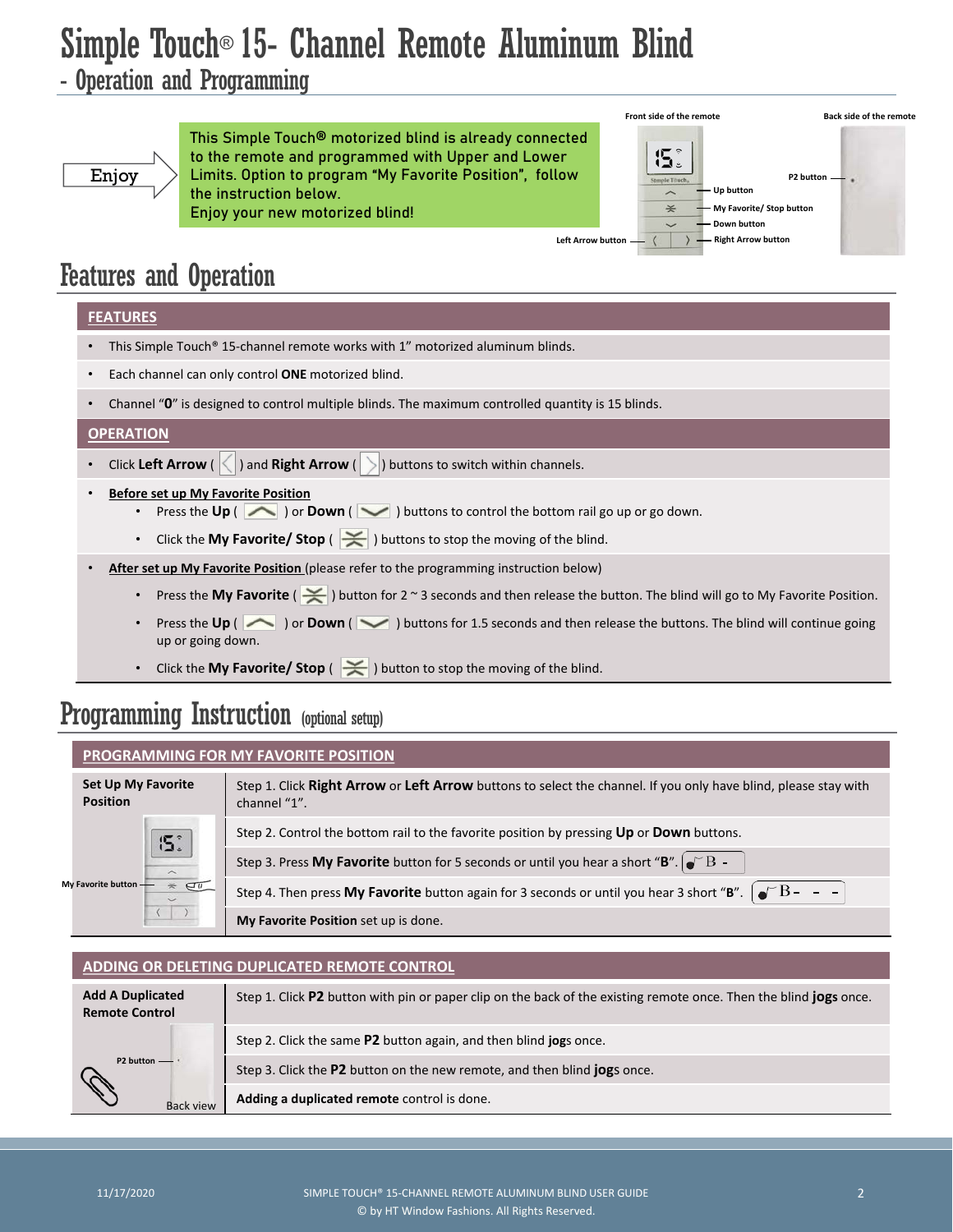# Simple Touch® 15- Channel Remote Aluminum Blind

| ADDING OR DELETING DUPLICATED REMOTE CONTROL (continued)                                   |                                                                                                                                                       |  |
|--------------------------------------------------------------------------------------------|-------------------------------------------------------------------------------------------------------------------------------------------------------|--|
| <b>Delete A Duplicated</b><br><b>Remote Control</b>                                        | Step 1. Click the P2 once on the remote you want to keep. Wait for the blind to "jog".                                                                |  |
|                                                                                            | Step 2. Click the same P2 button again, and then wait for another jog.                                                                                |  |
| P2 button -                                                                                | Step 3. Click the P2 button on the remote you want to delete.                                                                                         |  |
| <b>Back view</b>                                                                           | Deleting a duplicated remote control is done.                                                                                                         |  |
| TO REPROGRAM THIS MOTORIZED BLIND, PLEASE FOLLOW THE STEPS BELOW.                          |                                                                                                                                                       |  |
| <b>Restore factory setting</b>                                                             | Press the Up, My Favorite, and Down buttons at the same time. Don't release until you hear a long "B". $\bullet$ "B                                   |  |
|                                                                                            | Continue to follow the instruction below to set up Frequency Connection, Upper Limit and Lower Limit.                                                 |  |
| <b>Frequency Connection</b><br>(The RF Transmitter<br>Module is inside of the<br>headrail) | Step 1. Select the channel on the remote with clicking the Left Arrow and/ or Right Arrow buttons.                                                    |  |
|                                                                                            | Step 2. Press the Motor Receiver button with a pin or a paper clip for 2 seconds, the motor jogs once, and then<br>release the Motor Receiver button. |  |
| motor receiver                                                                             | Step 3. Click the P2 button (on the back side of the remote) with a pin or a paper clip, and then wait for the<br>motor to "jog".                     |  |
|                                                                                            | Step 4. Click the P2 button again and wait for another "jog".                                                                                         |  |
|                                                                                            | Step 5. Click the Up button (on the front side of the remote).                                                                                        |  |
| RF Transmitter Module                                                                      | Frequency Connection completed.                                                                                                                       |  |
| <b>Set Upper Limit</b>                                                                     | Step 1. Press the Up button to control the bottom rail going up.                                                                                      |  |
| 5.3<br>$\hat{a}$<br>$\approx$ $\sigma$                                                     | Step 2. Press the Up & My Favorite/ Stop buttons at the same time for around 5 seconds until you hear 3 short<br>"B".<br>$\bullet$ <sup>-B</sup> - -  |  |
|                                                                                            | Upper Limit set up is done.                                                                                                                           |  |
| <b>Set Lower Limit</b>                                                                     | Step 1. Press the Down button to control the bottom rail moving down until it reaches the ordered drop height.                                        |  |
| 5.                                                                                         | Step 2. Press the Down & My Favorite/ Stop buttons at the same time for around 5 seconds until you hear 3<br>short "B". $\int e^{x} B -$              |  |
|                                                                                            | Lower Limit is done. Enjoy your motorized blind.                                                                                                      |  |

Program "My Favorite Position", follow the instruction on page 1 as an option.

### **TO HIDE AND UNHIDE CHANNELS ON THE REMOTE (optional)**

| <b>Hide Unused Channels</b><br><b>On The Remote</b>                                                                                                                                                                                                                                                                                                                                                                                                                                                             | Step 1. Press and hold both Left and Right buttons at the same time until you see "C" and then "15" on the<br>screen. Then release the buttons.                                                |
|-----------------------------------------------------------------------------------------------------------------------------------------------------------------------------------------------------------------------------------------------------------------------------------------------------------------------------------------------------------------------------------------------------------------------------------------------------------------------------------------------------------------|------------------------------------------------------------------------------------------------------------------------------------------------------------------------------------------------|
| 5.<br><b>15</b><br>$\begin{array}{c c} \vspace{0.2cm} \begin{array}{ c c } \hline \vspace{0.2cm} \hline \vspace{0.2cm} \end{array} & \begin{array}{ c c } \hline \vspace{0.2cm} \hline \vspace{0.2cm} \end{array} & \begin{array}{ c c } \hline \vspace{0.2cm} \end{array} & \begin{array}{ c c } \hline \vspace{0.2cm} \end{array} & \begin{array}{ c c } \hline \vspace{0.2cm} \end{array} & \begin{array}{ c c } \hline \vspace{0.2cm} \end{array} & \begin{array$<br>$\rightarrow$<br>$\frac{\sim}{\times}$ | Step 2. Click the Left or Right button to select how many channels you want to keep on the remote. For<br>example, if you have 5 motorized blinds connected to this remote, please select "5". |
|                                                                                                                                                                                                                                                                                                                                                                                                                                                                                                                 | Step 3. Press and hold the My Favorite button (a small square " $\Box$ " will appear first) until the channel number<br>is shown on the screen again.                                          |
|                                                                                                                                                                                                                                                                                                                                                                                                                                                                                                                 | Hide Unused Channels Setting is done.                                                                                                                                                          |
| <b>Unhide Unused Channels</b><br><b>On The Remote</b>                                                                                                                                                                                                                                                                                                                                                                                                                                                           | Step 1. Press and hold both Left and Right buttons at the same time until you see "C" and then "15" on the<br>screen. Then release the buttons.                                                |
|                                                                                                                                                                                                                                                                                                                                                                                                                                                                                                                 | Step 2. Press and hold the My Favorite button until a small square " $\Box$ " is shown on the screen.                                                                                          |
|                                                                                                                                                                                                                                                                                                                                                                                                                                                                                                                 | Unhide Setting is done.                                                                                                                                                                        |